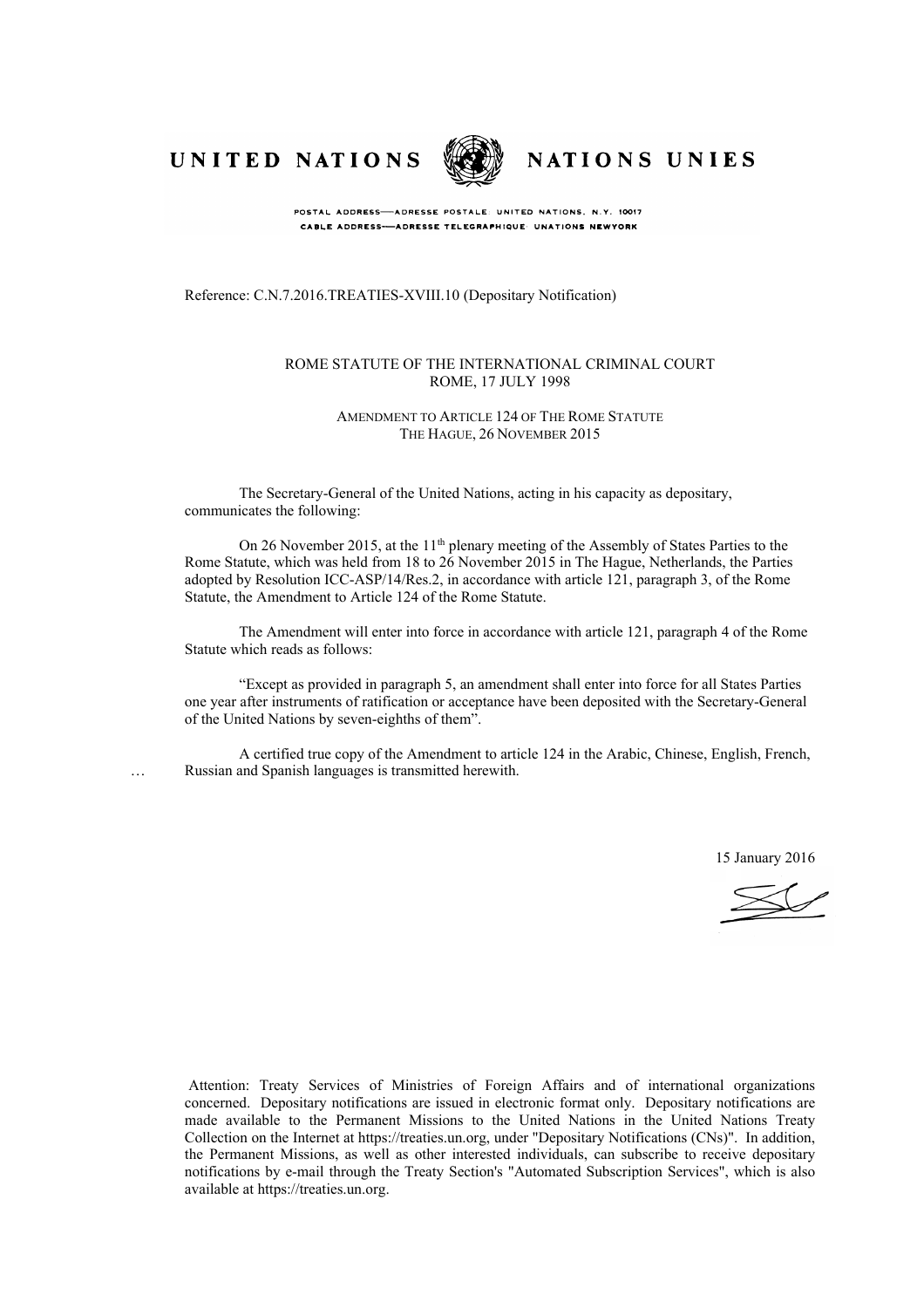## 对《罗马规约》第**124**条的修正

将《罗马规约》第124条删除。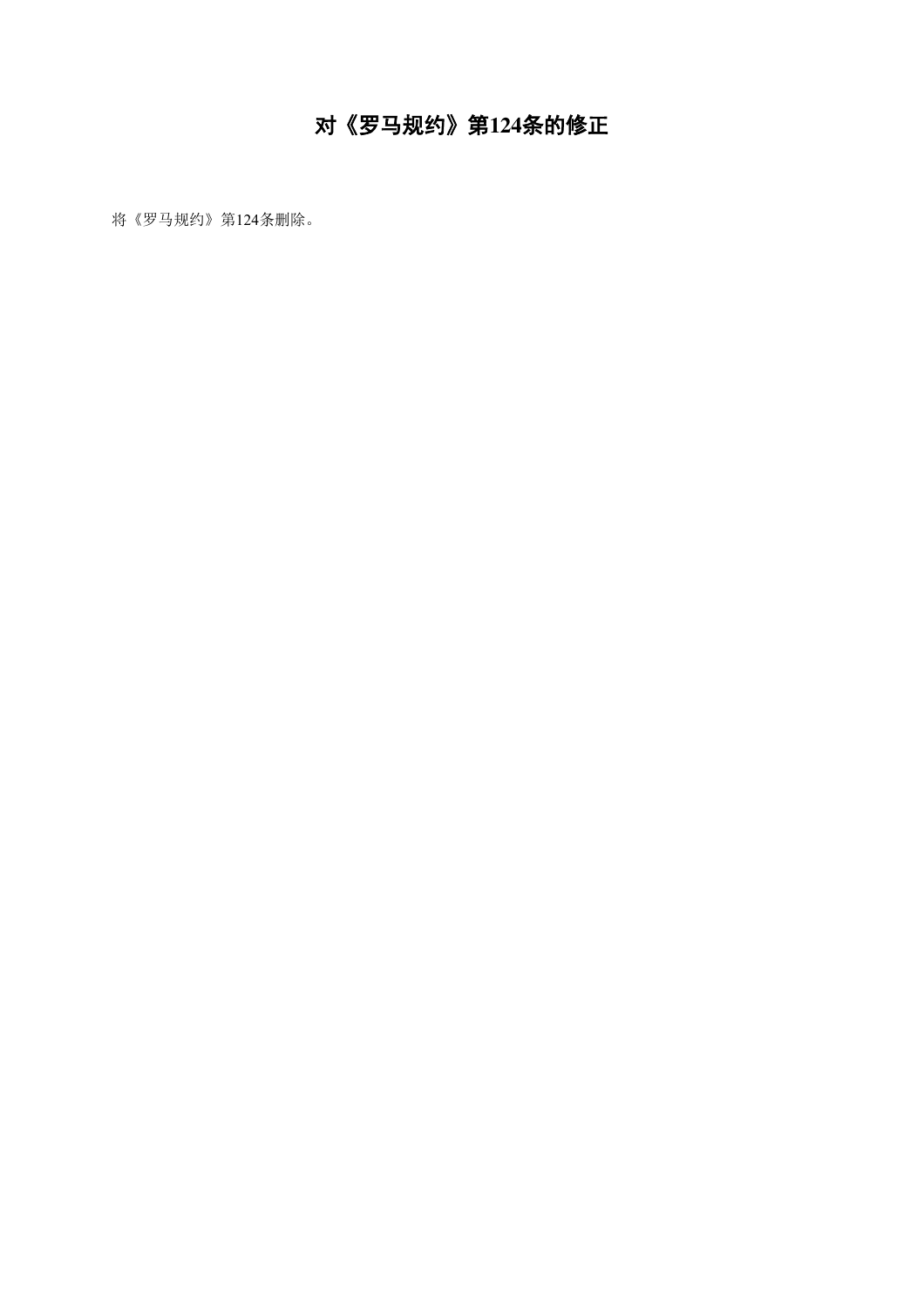#### **Amendment to article 124 of the Rome Statute**

Article 124 of the Rome Statute is deleted.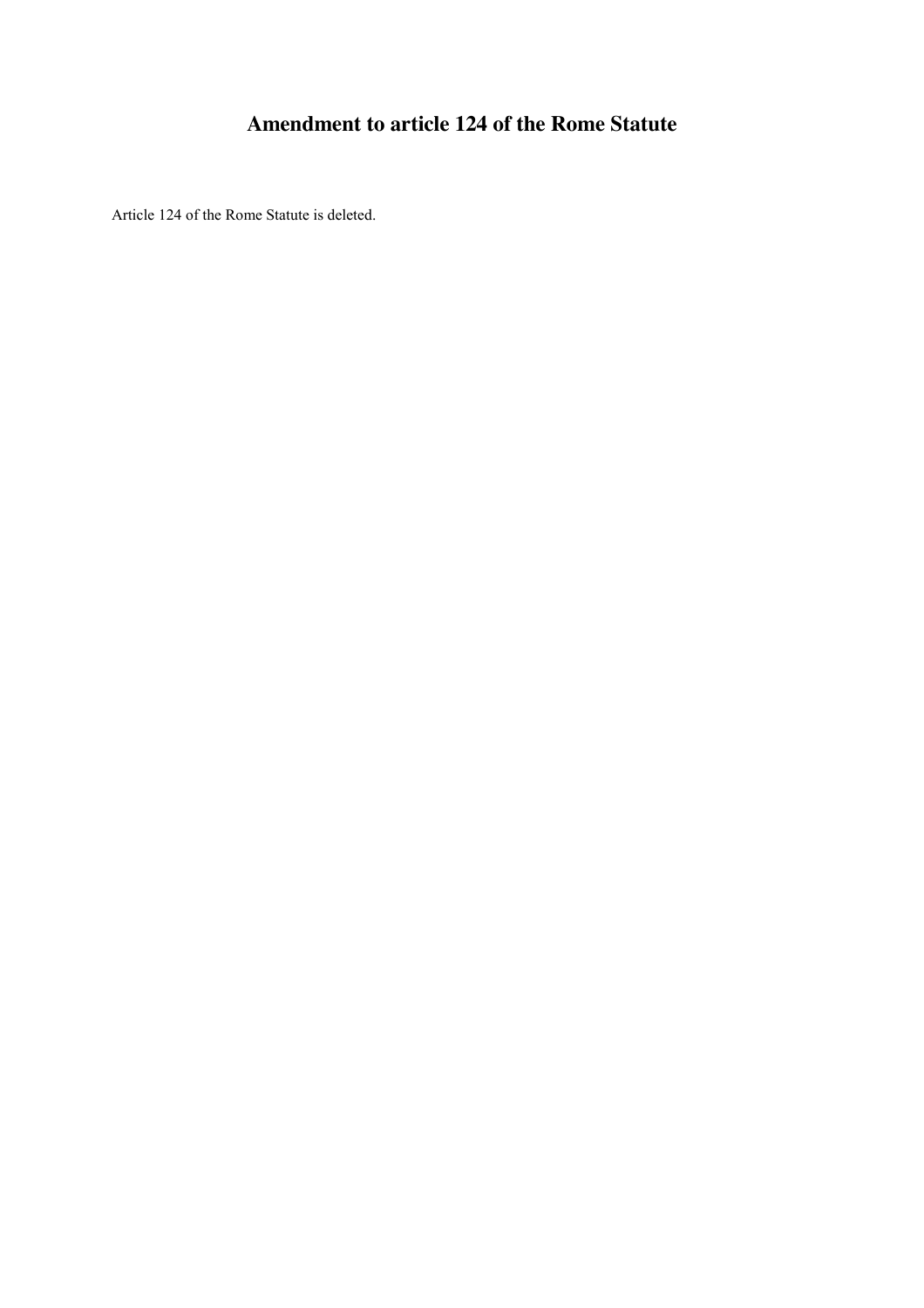### **Amendement de l'article 124 du Statut de Rome**

L'article 124 du Statut de Rome est supprimé.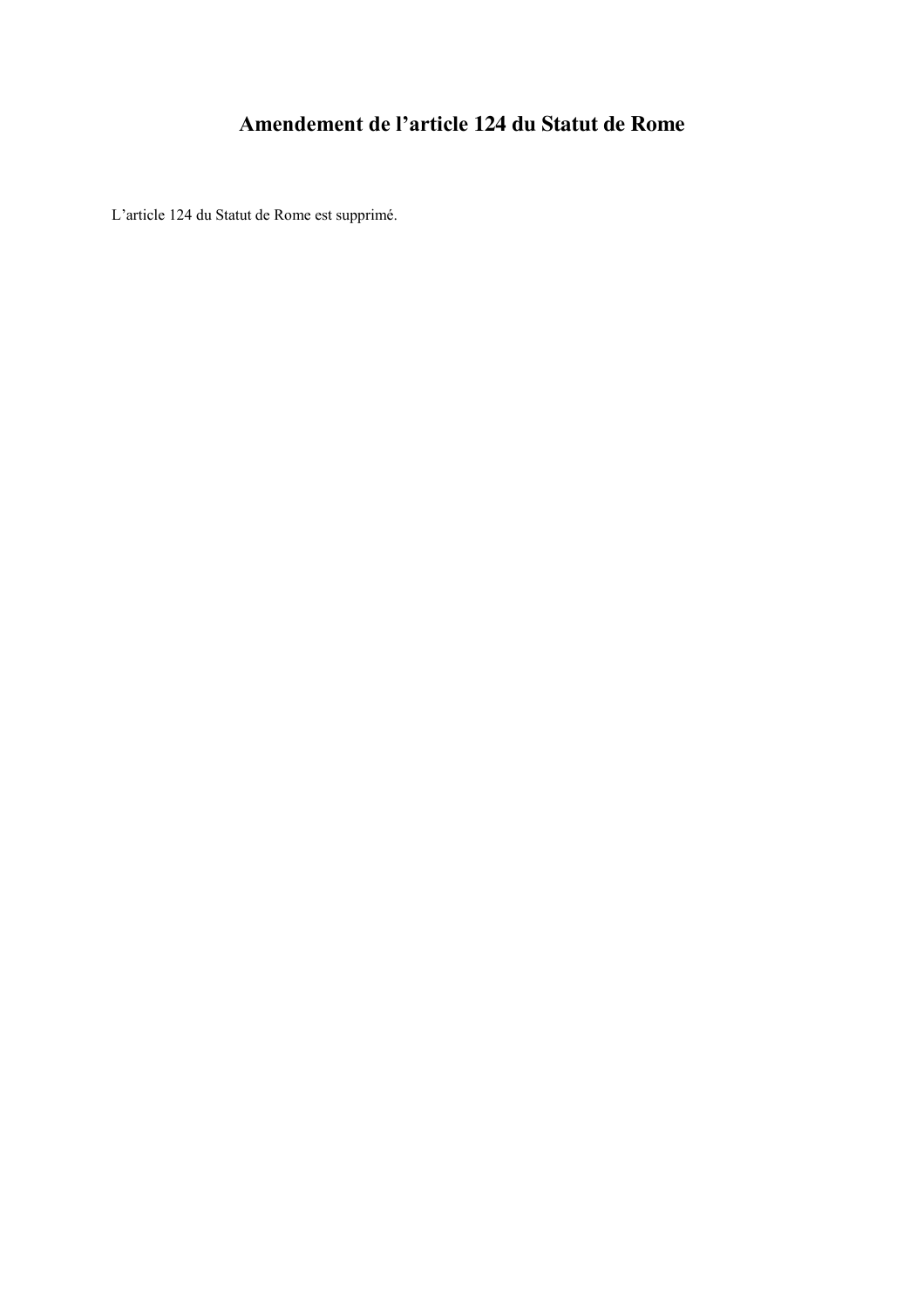### **Поправка к статье 124 Римского статута**

Статья 124 Римского статута исключается.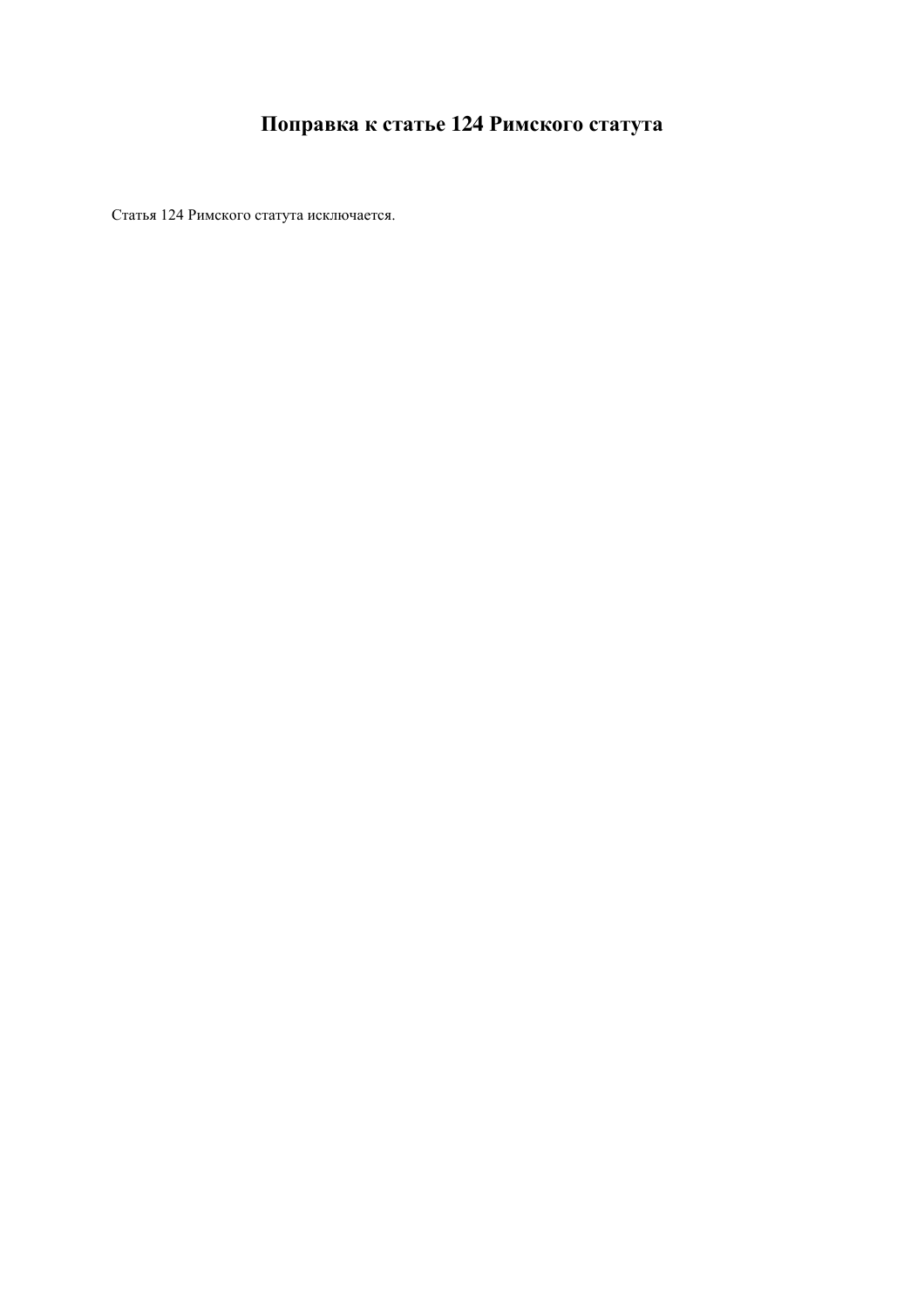#### **Enmienda al artículo 124 del Estatuto de Roma**

Se elimina el artículo 124 del Estatuto de Roma.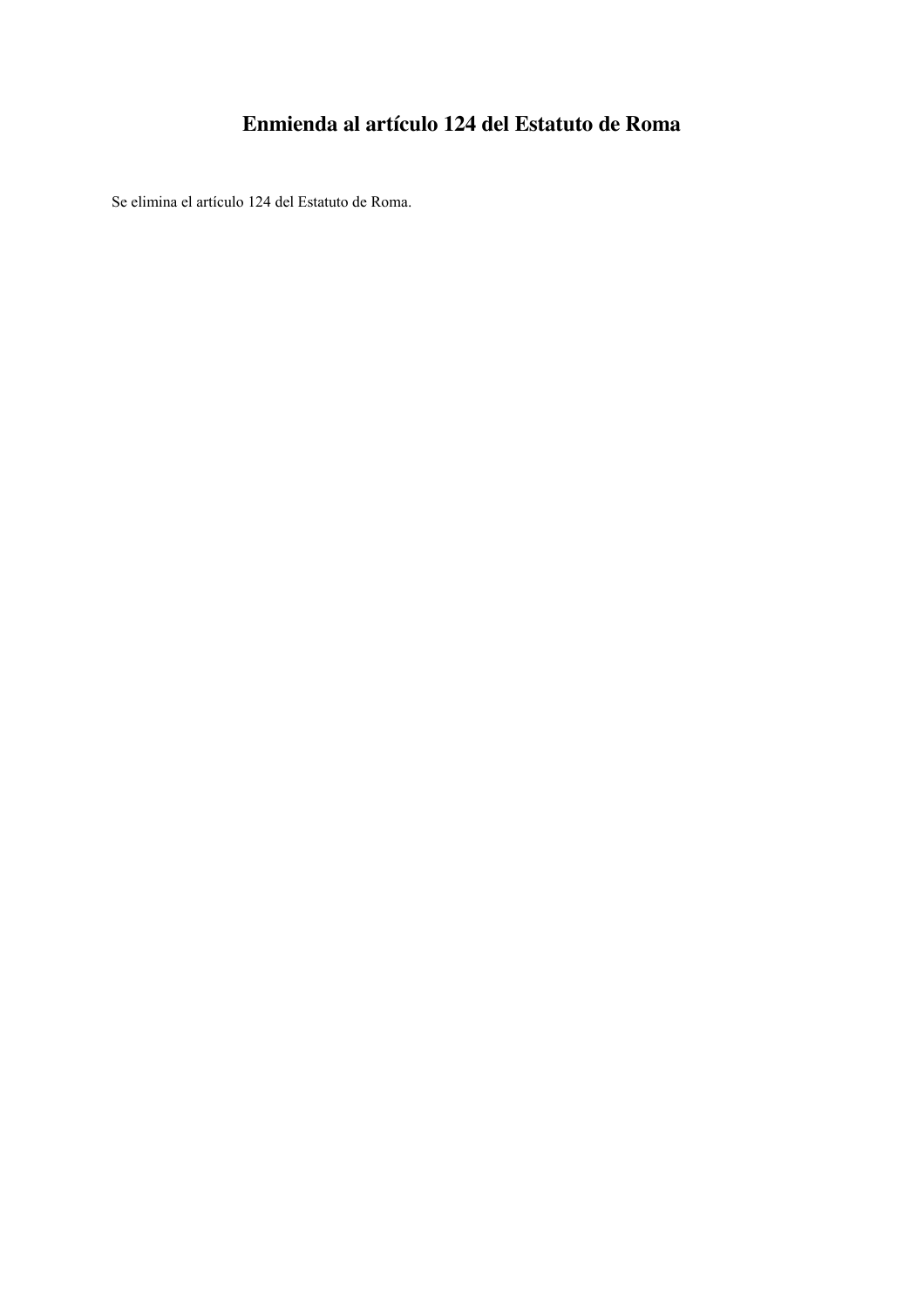# **تعديل المادة 124 من نظام روما الساسي**

تلغى المادة 124 من نظام روما الأساسي.